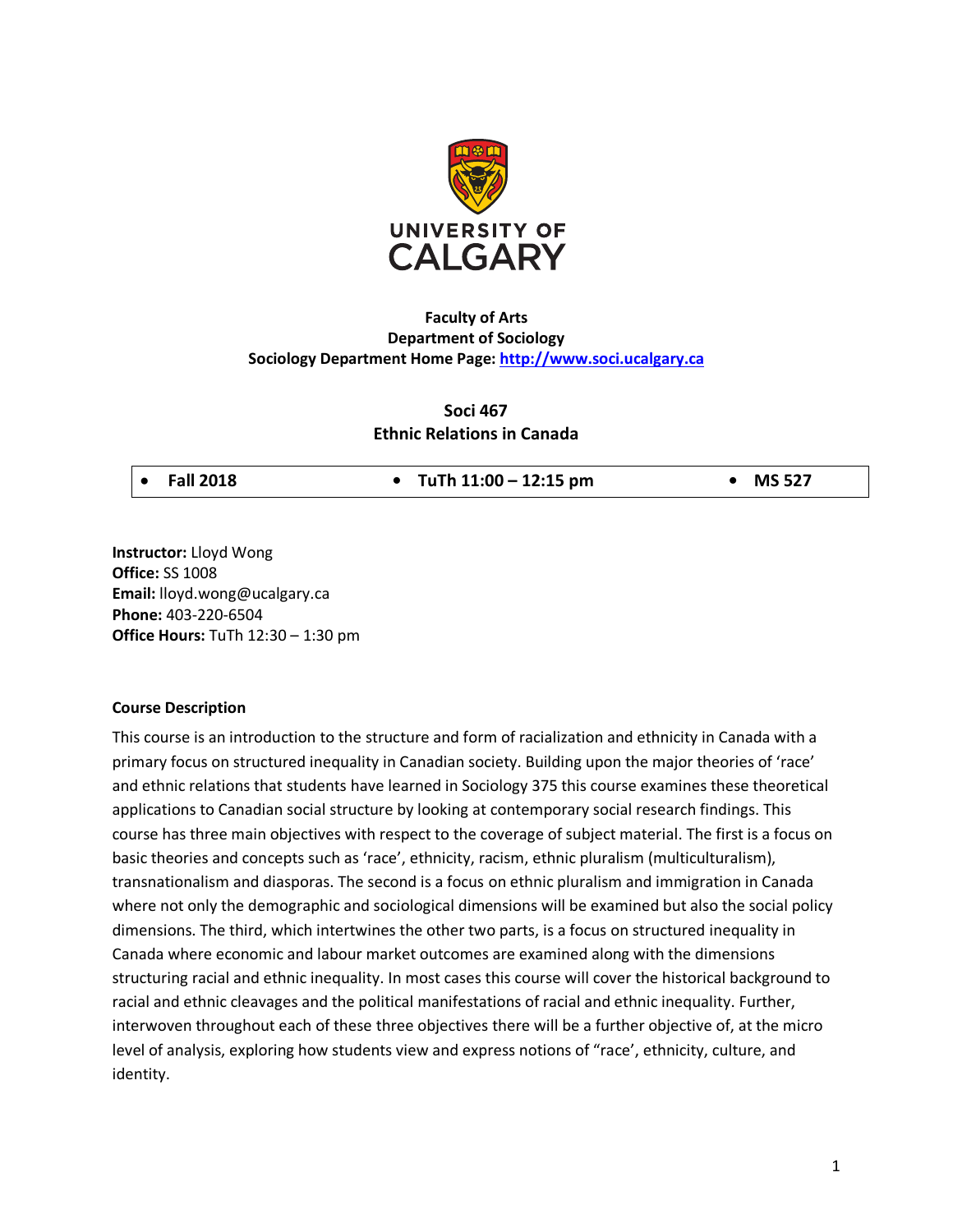The class format involves primarily lecture/seminar and discussion of the assigned readings. As well there will, on occasion, be a DVD presentation. As current events unfold in Canada, there may be the possibility of an additional reading assignment if it is deemed appropriate to understanding a current issue, i.e., the Syrian refugee crisis.

# **Course Objectives/Learning Outcomes**

The major objective of this course is the reading and understanding of a sociological literature on 'race', ethnicity, and immigration in Canada.

The learning outcomes for students, upon completion of this course, include the ability to:

- $\triangleright$  understand the major theoretical understandings of 'race' and ethnicity;
- $\triangleright$  understand the historical and social constructions of 'race', ethnicity, and immigration in Canada;
- $\triangleright$  critically contextualize issues involving 'race' and ethnicity as they pertain to Canadian society;
- $\triangleright$  critically theorize issues involving 'race' and ethnicity as they pertain to Canada;
- $\triangleright$  discuss social, political, and economic factors in Canada that are related to immigration, refugee movements and asylum, racism, ethnic discrimination, transnationalism, and citizenship;
- $\triangleright$  intersect 'race'/ethnicity with other phenomena in Canadian society such as class, gender, culture, nation, globalization, etc.;
- $\triangleright$  link your own personal experiences with 'race', ethnicity, and immigration;
- $\triangleright$  enhance your own interpretation about 'race' and ethnicity through writing about 'race', ethnicity, and immigration.

Students will be asked to demonstrate their understanding of the course content by writing two midterm exams and a major research term paper.

# **Required Textbooks, Readings, Materials**

Satzewich, V. and Liodakus, N. (2017). "*Race" and Ethnicity in Canada: A Critical Introduction (Fourth Edition)*. Don Mills: Oxford University Press.

Fleras, A. (2015). *Immigration Canada.* Vancouver: UBC Press.

# **Methods of Evaluation**

The final grade for this course will be based on two mid-term examinations, a term paper outline and presentation, and a major research term paper.

## **1. Mid-term Examinations**

The two mid-term examinations will be held in class on **October 9th** and **November 8th**. These exams are in-class essay questions. They are not cumulative with respect to course content.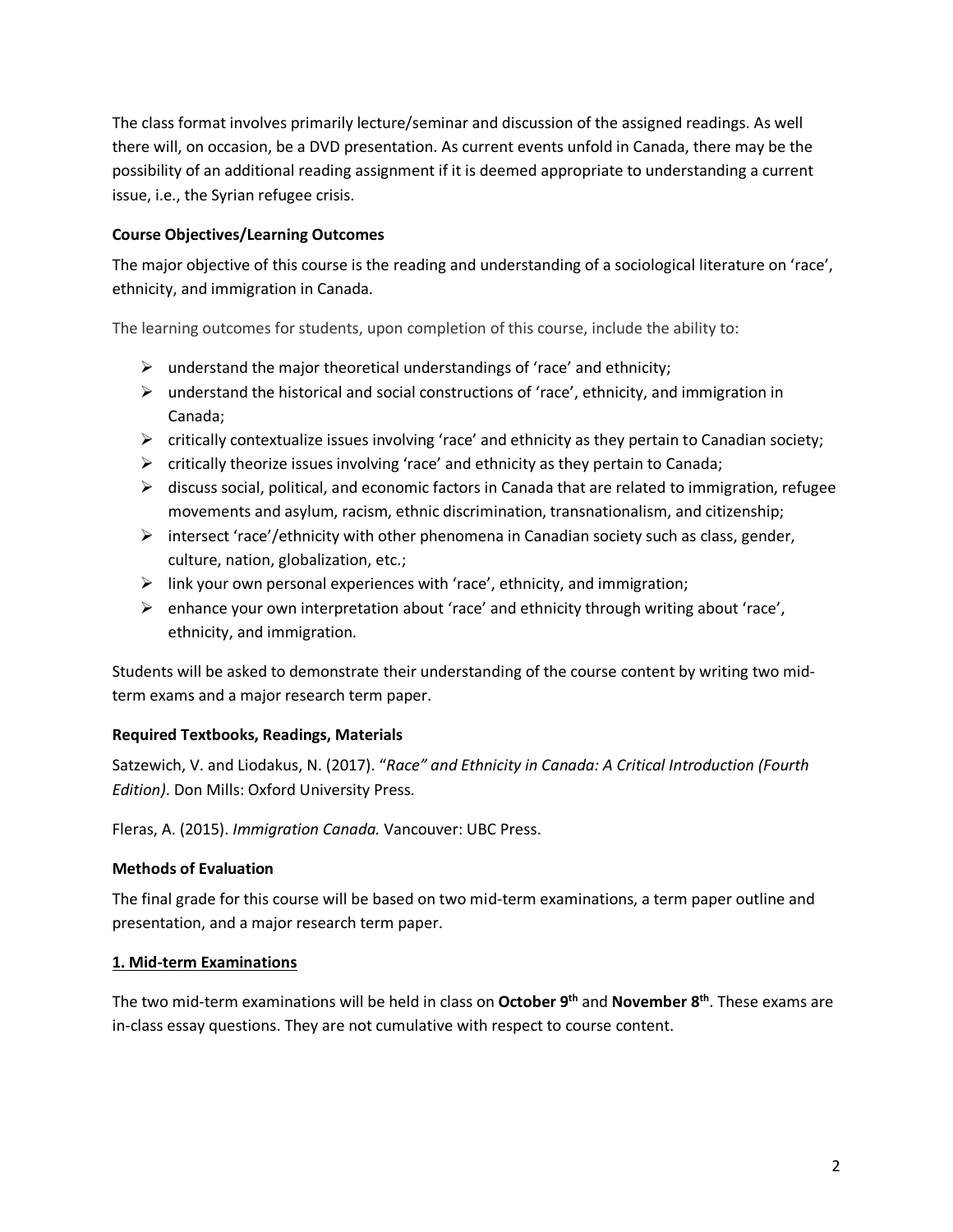# **2. Term Paper**

Your term paper outline is due on October 4<sup>th</sup> and is worth 5% of the course grade. The term paper is due on **December 10<sup>th</sup>** and is worth 35% of the course grade. More discussion and details on the outline, presentation, and the term paper will occur in class. If you anticipate having difficulty meeting these deadlines please contact your instructor well in advance. If an extension has not been granted then a late penalty is a deducted (10% per day) from the mark you earn on your paper.

## **3. Breakdown, Weight, and Due Date**

|                                | Weight | Due Date                  |
|--------------------------------|--------|---------------------------|
| Term Paper Outline             | 5%     | October 4 <sup>th</sup>   |
| Mid-term Exam #1               | 25%    | October 9 <sup>th</sup>   |
| Mid-term Exam #2               | 25%    | November 8 <sup>th</sup>  |
| <b>Term Paper Presentation</b> | 10%    | tbd                       |
| Term Paper                     | 35%    | December 10 <sup>th</sup> |
| Total                          | 100%   |                           |

## **Final Exam Information**

This course does not have a final examination.

## **Grading Scale**

Letter grades will be assigned and submitted to the registrar based on the following scale:

| Grade     | <b>Percent range</b> | <b>Grade Point Value</b> | <b>Description</b>                       |
|-----------|----------------------|--------------------------|------------------------------------------|
| $A+$      | $96 - 100%$          | 4.0                      | Outstanding performance                  |
| A         | $90 - 95.99\%$       | 4.0                      | Excellent-superior performance           |
| А-        | $85 - 89.99\%$       | 3.7                      |                                          |
| B+        | $80 - 84.99\%$       | 3.3                      |                                          |
| B         | $75 - 79.99\%$       | 3.0                      | Good - clearly above average performance |
| <b>B-</b> | $70 - 74.99\%$       | 2.7                      |                                          |
| $C+$      | $67 - 69.99\%$       | 2.3                      |                                          |
| C         | $63 - 66.99%$        | 2.0                      | Satisfactory - basic understanding       |
| $C-$      | $59 - 62.99\%$       | 1.7                      |                                          |
| D+        | $55 - 58.99%$        | 1.3                      |                                          |
| D         | $50 - 54.99%$        | 1.0                      | Minimal pass - marginal performance      |
| F         | <50%                 | 0                        | unsatisfactory performance               |

The grades for a course component may be scaled to maintain equity among sections and to conform to departmental norms.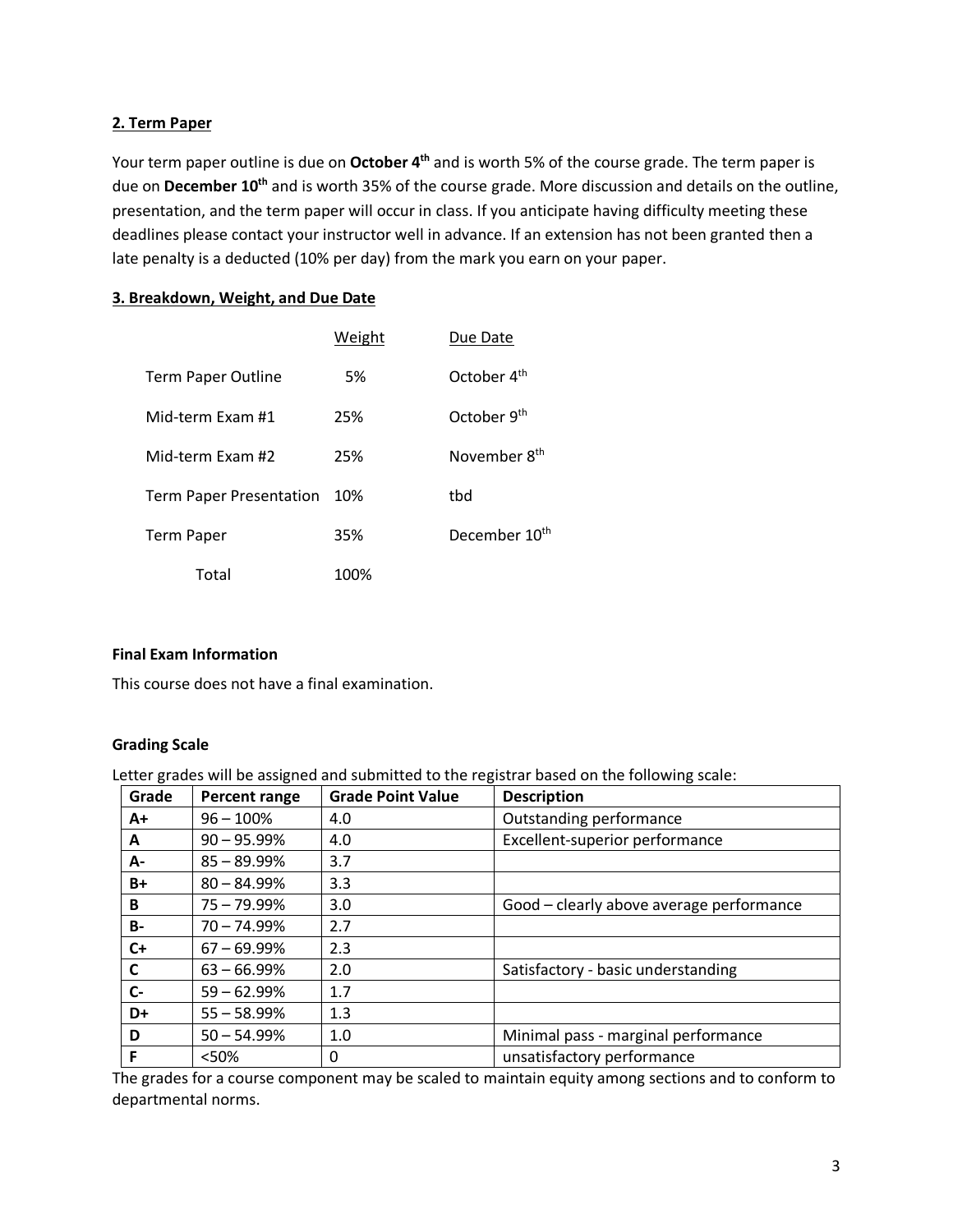### **Schedule of Lectures and Readings – Course Outline on D2L**

#### **Passing Grades**

The minimum passing grade for this course is 50% and there is no specific course component that you must complete.

#### **Grade Reappraisal**

Within two weeks of the date the exam/assignment is returned, students seeking reappraisal of examinations or assignments must submit a written response to the instructor explaining the basis for reconsideration of one's mark. The instructor will reconsider the grade assigned and will then book a time with the student to discuss his or her work and rationale. It should be noted that a reassessed grade may be raised, lowered, or remain the same.

#### **Technology Use**

Please note that the use of laptops, tablets, cell phones or other electronic devices is permitted during lectures only for access to the course lecture notes on D2L. Please be sure to mute your cell phone and refrain from using it during class.

#### **Email**

Feel free to contact me over email at any time. Please put your course number and section in your email's subject line, and include a proper salutation, your full name, student ID, and a proper closing in the body of your email. All emails violating customary email conventions will be ignored. All other emails will be answered within one business day. I do not answer emails over the weekend. Please take that into account when emailing me questions pertaining assignments or exams. If you have a course-related question, please check the course outline first. Questions that can be answered by consulting the course outline will not be answered. Also, please e-mail me for administrative purposes only, for example to set up an appointment. Please do not use e-mail as a replacement for an office visit, if there is something you want to discuss. Questions about the course content and readings, concerns about grades, or any other personal issues should be dealt with in person during my office hours.

#### **Emergency Evacuations**

In the case of fire or other emergency evacuation of this classroom, please proceed to the assembly point at the Social Science Food Court.

#### **Handing in Papers, Assignments**

- 1. The main Sociology Department office does not deal with any course-related matters. Please speak directly to your instructor.
- 2. **Protection of Privacy:** The Freedom of Information and Protection of Privacy (FOIPP) legislation does not allow students to retrieve any course material from public places. Anything that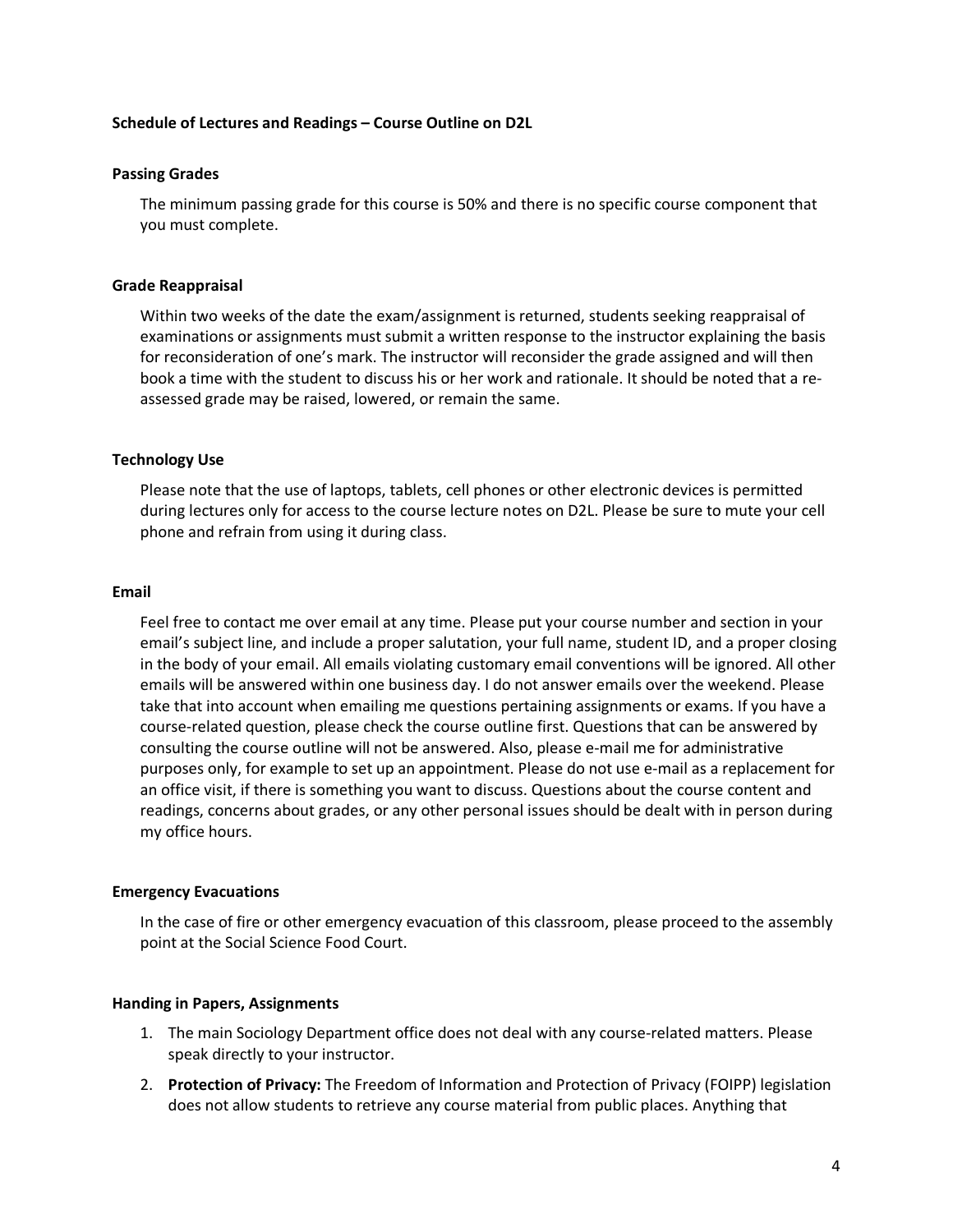requires handing back will be returned directly during class or office hours. If students are unable to pick up their assignments from the instructor, they provide the instructor with a stamped, self-addressed envelope to be used for the return of the assignment.

3. Final grades are not posted by the Sociology Department. They are only available online.

### **Ethics Research**

Students are advised that any research with human subjects – including any interviewing (even with friends and family), opinion polling, or unobtrusive observation – must have the approval of the Faculty Ethics Committee. In completing course requirements, students must not undertake any human subjects research without discussing their plans with the instructor, to determine if ethics approval is required.

### **Academic Misconduct**

Please refer to the website listed below for information on University of Calgary policies on Plagiarism/Cheating/Other Academic Misconduct: http://www.ucalgary.ca/pubs/calendar/current/k-5.html

### **Deferrals**

When possible, please provide advance notice if you are unable to write an exam or complete/turnin assignments on time. All requests for deferral of a course component due to health reasons must be accompanied by written documentation as outlined in the University Calendar and should be obtained while the student has the health issue rather than after recovery. Deferrals will be allowed in the following circumstances: illness, domestic affliction or religious conviction. Travel arrangements, misreading the syllabus, and scheduling conflicts with other classes or employment are not valid reasons for requesting a deferral. Deferrals will not be granted if it is determined that just cause is not shown by the student.

If you have missed a test for a legitimate reason, the instructor can require you to write a "make up" test as close in time to the original test as possible or can choose to transfer the percentage weight to another course component. If the instructor schedules a "make up" test for you, its date and location will be at the convenience of the Department of Sociology.

**Deferred Final Exam Form:** Please note that requests to defer a Registrar scheduled final exam are dealt with through the Registrar's Office. Further information about deadlines, and where paperwork should be taken, is available on the form, which can be found at: https://www.ucalgary.ca/registrar/student-forms

**Deferred Term Work Form:** Deferral of term work past the end of a term also requires a form to be filled out. It's available at

https://www.ucalgary.ca/registrar/files/registrar/deferred\_termwork15\_0.pdf

Once an extension date has been agreed between instructor and student, the form should be taken to the Faculty of Arts Program Information Centre (SS 110) for approval by an Associate Dean (Students).

## **Student Representation**

The 2018-19 Students' Union VP Academic is Jessica Revington (suvpaca@ucalgary.ca).